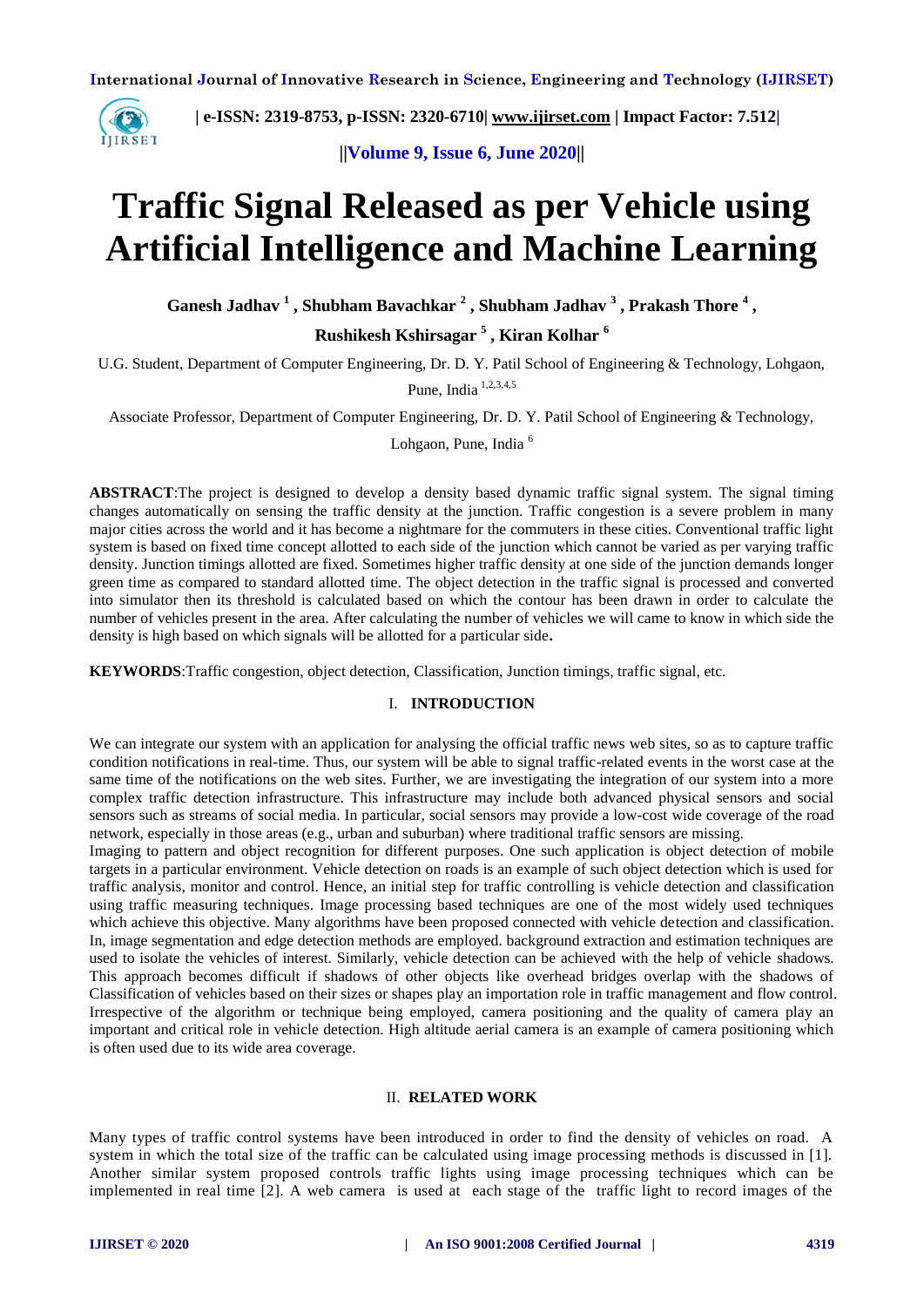**International Journal of Innovative Research in Science, Engineering and Technology (IJIRSET)**



# **| e-ISSN: 2319-8753, p-ISSN: 2320-6710| [www.ijirset.com](http://www.ijirset.com/) | Impact Factor: 7.512|**

## **||Volume 9, Issue 6, June 2020||**

traffic lane we have selected. These captured images are then compared to a reference image of the empty road by image matching process. Canny edge detection method is used to determine the boundaries of the images. Here, the traffic is controlled depending on the percentage of match between the images. There are many pap ers based on edge detection methods [3]. Another system uses a video camera to capture images of the road and make use of that data to control traffic signals [4]. Instead of finding the total number of vehicles, they determine the traffic density corresponding to the total area occupied by vehicles on the road with respect to the total amount of pixels in one video frame. In [5], a similar approach for traffic control system is also proposed

Our proposed system controls traffic lights using image processing techniques. Here, the vehicles are detected by considering the captured images instead of using timers or electronic sensors which are placed on the pavement. A web camera is placed at the traffic light which captures images of the road through which the vehicle count is estimated and traffic is controlled. Using image processing in traffic control is found to be a better technique than the existing methods. It helps decrease traffic congestion without any wastage of time caused by showing green signal on an empty road without any vehicles. It is a better way to determine the presence of vehicles since it makes use of real-time images which makes it better than systems depending on the vehicle's metal content only.

## III. **METHODOLOGY**

Traffic light control is one of the serious technical hazards of the urban areas in almost every country around the world. This is due to rapid increase in number of vehicles. In order to reduce the time and complexity, a system that has to be combine the existing technology with artificial intelligence to think themselves. This newly developed project will enable the traffic light to switch from red to green based on traffic density. This system is concerned with the development and implementation of Sensor based Traffic Light System with Dynamic Control which in turn reduces the Average Trip Waiting Time.

A.System Architecture: - The proposed system divided in two modules first module is web service and second module is traffic signal released as per vehicles. In web service they have database. Traffic database is used for fast processing and storing high amount of data in to Database. For the classification algorithm is used for classify the traffic related notification. The main aim is detection traffic related event from social network. It acts as multi-class classification which is recognizing traffic, non-traffic due to the crash or congestion and traffic due to the external events. The system detects traffic event in real-time.



Fig.1: System Architecture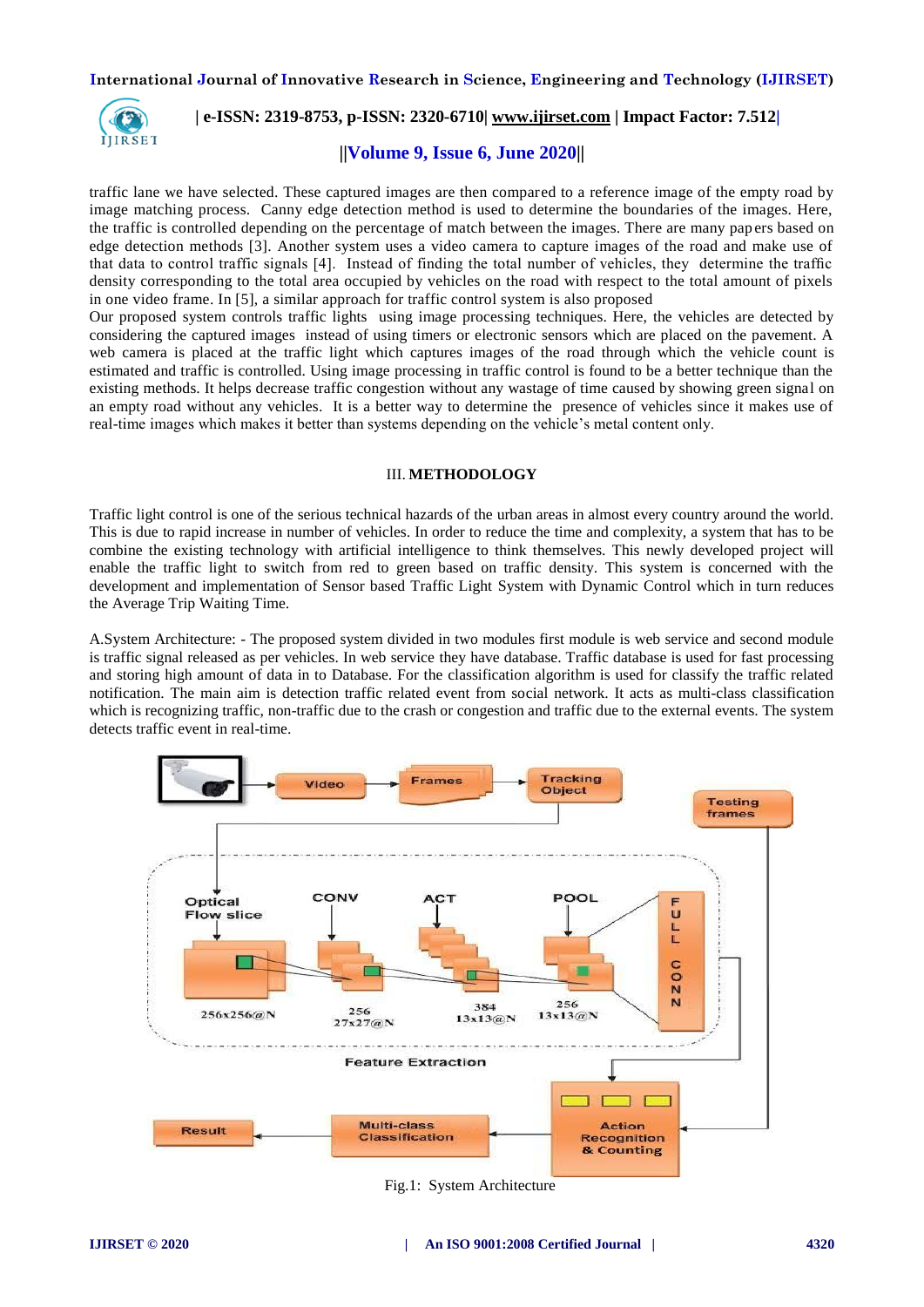**International Journal of Innovative Research in Science, Engineering and Technology (IJIRSET)**



# **| e-ISSN: 2319-8753, p-ISSN: 2320-6710| [www.ijirset.com](http://www.ijirset.com/) | Impact Factor: 7.512|**

## **||Volume 9, Issue 6, June 2020||**

B. Vehicle Detection: - As described above that we have implemented Dynamic background subtraction for vehicle detection. In this method we use to extract the first frame of the video and consider it as our background then this background is dynamically updated according to the video. This background subtraction mechanism can also be done by using static background i.e. by using a constant background image, but this technique is overturn by intensity changes as light is the major factor for effecting the image brightness and quality. So this factor has been efficiently overcome by dynamic enhancement of background image. As the background updates with every incoming frame, so, it easily compensates for light fluctuations and weather conditions. This updated background is subtracted from current frame to identify the moving object in a certain frame. Moreover, by applying different morphological operations we clarify the detected object and plot a rectangle along the object. The aspect ratio and area of the rectangle is used to classify it as a vehicle or non-vehicle.

C. Pre-Processing: - Incoming video frames are pre-processed and enhanced in order to remove noise i.e. salt and pepper noise. This noise is voided by using morphological operations. This step is really important as it decreases the chances of false detection.

D. Traffic Management: The vehicle count value is updated at the processing hardware after a regular interval of time. Signal controlling algorithm works on the basis of updated vehicle count. It controls the electronic traffic signals according to number of vehicles on all roads, connecting at a specific central point like a square. Fault detection capability is also incorporated in this system. There may be an occasion when camera might fail or due to very poor lighting or weather condition the captured video is not good enough to get processed for traffic density estimation. In these cases, system detects irregular traffic patterns or it looks for no vehicle detection in the frames for a longer period of time. If this situation occurs, the system shifts all electronic signals to fixed times and traffic signals work in conventional way.

E. CNN Model: - We learn that CNN has the ability to extract spatial and temporal information of video clips. In this paper, we proposed a new C3D model for detecting abnormal behaviour in examination surveillance video. Table I shows the architecture of our 3D CNN model. The model has 2 convolution layers, 2 pooling layers, 2 fully-connected layers and 1 SoftMax layer. The number of filters for 2 convolution layers are 64 and 128. Two fully connected layers each have 256 and 128 outputs. The kernel size of the first convolution layer is 777 which represents that height, width and temporal depth of the feature map are 7. The kernel size of the second convolution layer is 773 which represents that height and width of the feature map are still 7 but temporal depth is 3. All convolution kernels have 1 stride. All pooling layers are max pooling with kernel size 222 and have 2 strides. At last, the soft max layer has 2 outputs, which means the proposed 3D CNN is a binary classification model. We train the model from scratch using mini-batches of 10 clips, with initial learning rate of 0.0005.

## IV.**EXPERIMENTAL RESULTS**

Here, the intersection shown in figure 2 has been considered. The east traffic light is the first to run green (Simulation Step  $= 0$ ) and then control moves in a clockwise order. Inputs for number of vehicles (Num Vehicles) were taken and the corresponding times for which the traffic lights run green (Timer) were calculated. The maximum waiting time (Max\_Time) for the first car to halt after the light turns red was also computed. The resultant values are given in the table.